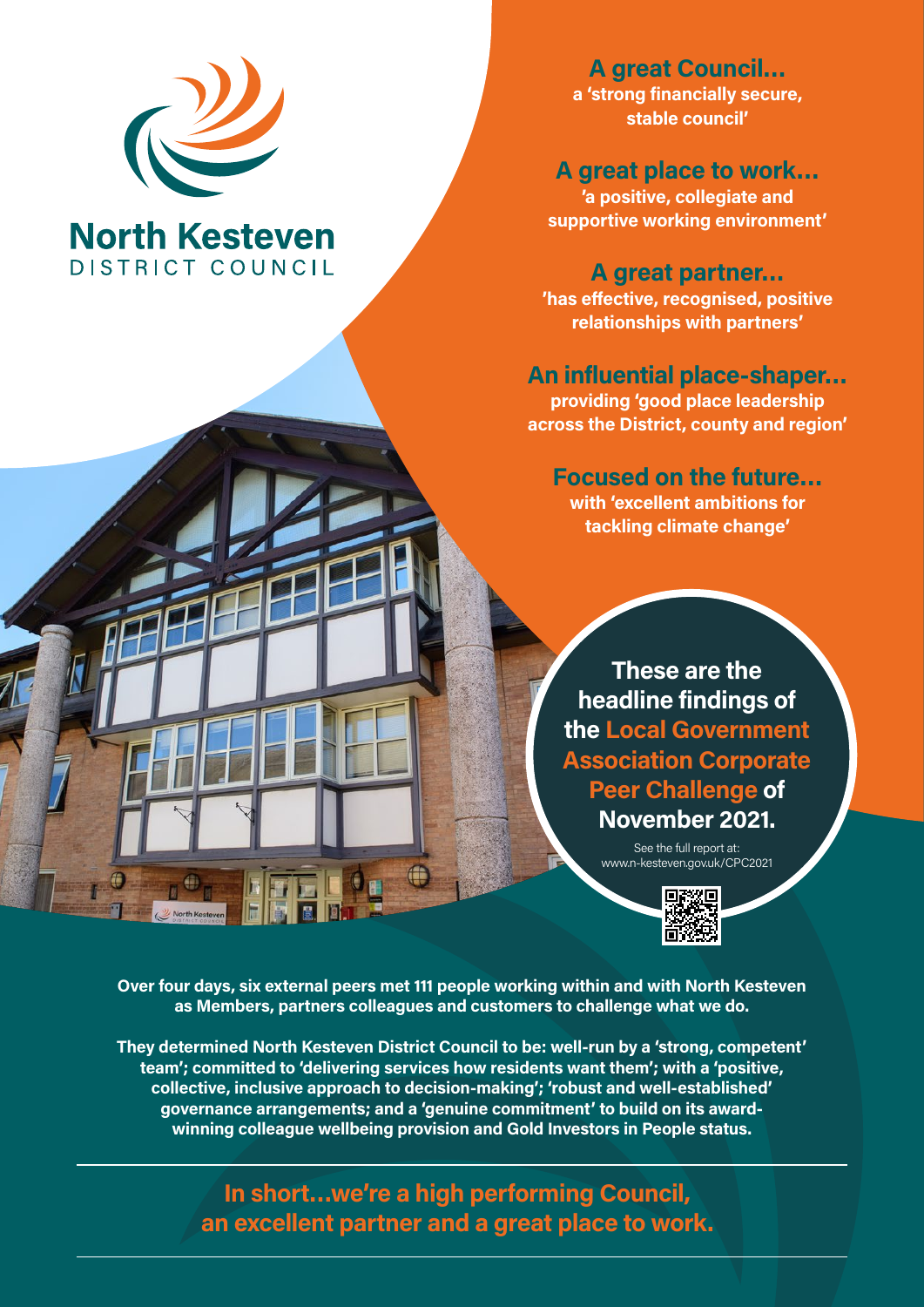Having reviewed a substantial library of strategies, policies, projects, performance and financial data – the most comprehensive ever they said – and our own assessment of where we're at, in advance of their visit, the Peer Team arrived with a clear impression of what North Kesteven District Council is all about.

This was reinforced through 48 meetings, involving 111 colleagues, councillors, partners and customers – including the Leader, Executive Board, more than half of our 43 Members, senior officers from within NKDC and beyond, tenants and businesses.

They found a Council with big ambition, clear strategic direction, excellent plans, focused place leadership, a track record of delivery and a strong financial position.





### **The Executive Summary outlines:**

**'A strong, financially secure and stable Council'.**

**'Good place leadership across the District, county and region'.** 

**'Excellent ambitions for tackling climate change'.** 

**'Robust and well-established governance arrangements', with 'strong audit function'.** 

**Balanced budgets up to 2025 and 'positive' financial management and planning.** 

**'A positive, collegiate and supportive working environment'.**

**A controlling political group that works 'positively and collegiately together via an inclusive approach to decisionmaking'.** 

**All work being 'informed by a strong suite of corporate plans and strategies'.** 

**'A supportive, responsive' Corporate Management Team, 'accessible, flexible, willing to listen and help'.** 

**A 'key priority' on colleague wellbeing.** 

**'A strong, competent Senior Management Team, which understands the strategic direction the Council needs to and is taking'.** 

**'Effective, recognised, positive relationships with partners' who universally 'regard the Council as a strong and positive partner to work with .. constructive, respectful, productive and collaborative'.** 

**'Good intentions' in respect of engagement and understanding of resident needs.**

**The Peer Challenge Team's full Feedback Report and associated documents can be found at:** 

**WWW.N-KESTEVEN.GOV.UK/CPC2021**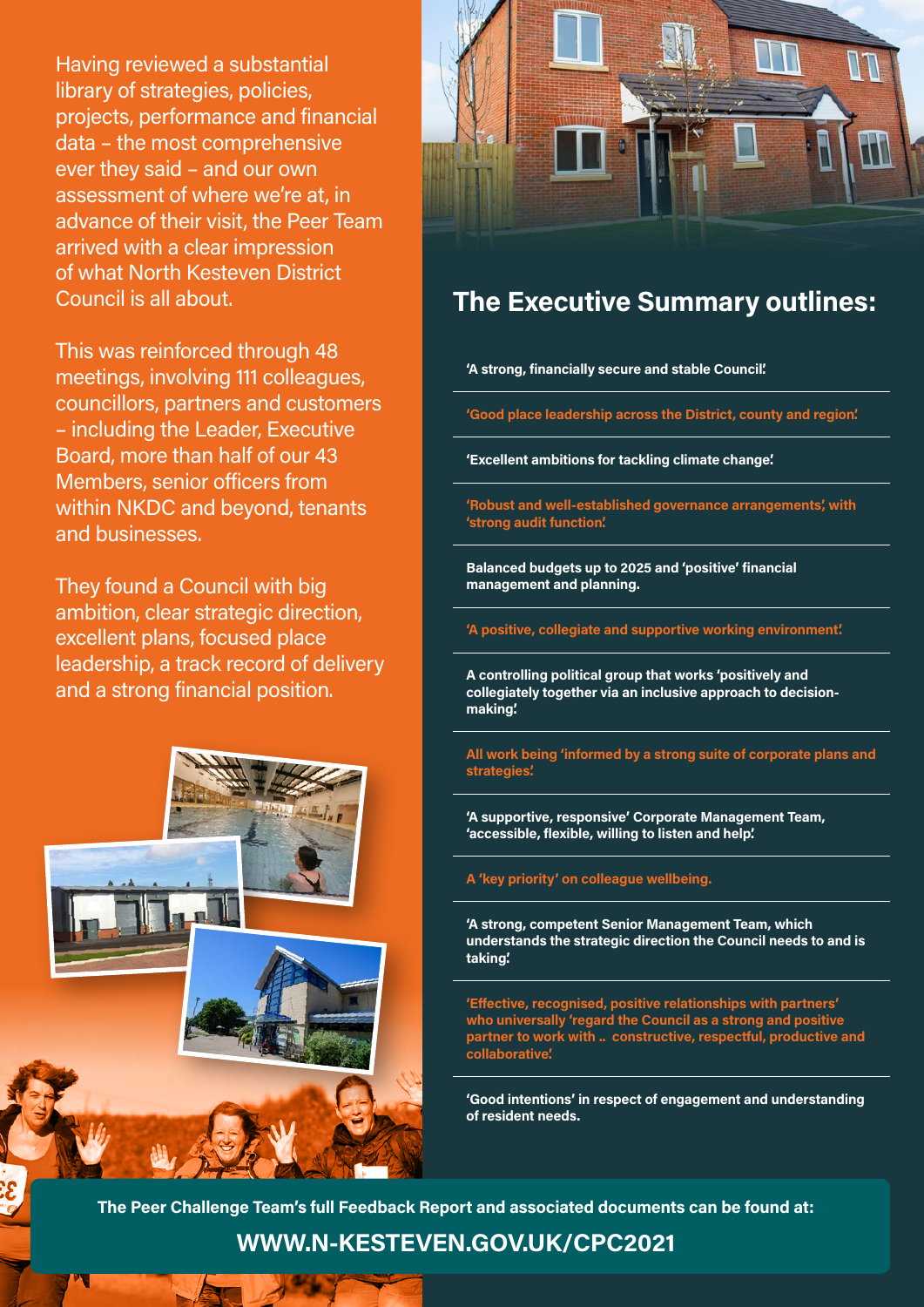## **Across the five areas of particular interest, forming the core components of all Corporate Peer Challenges, the Peer Team found:**

#### **Local priorities and outcomes**

All work is informed by a strong suite of corporate plans and strategies 'like a complete jigsaw, with all the required pieces in place' to achieve aims and aspirations.

A well-developed performance management framework subject to regular review targeted on the NK Plan's five core priorities.

Commitment to deliver services how residents want them.

Clear commitment to build homes for local people, at a pace and to a sustainable standard.

High levels of council tax and non-domestic rate collection, quick processing of housing benefit claims and high rates of processing planning applications.

Clear Member and officer commitment to tackling the climate emergency locally.

A strong economic development team which knows the District's businesses well, and is delivering strongly on current projects.

#### **Place leadership**

NKDC is a strong and positive partner to work with; successfully representing the best interests of the District and representing, advocating and leading wider Lincolnshire interests through its leadership on county and wider regional partnerships.

Well positioned to provide place leadership on tackling climate change.

NKDC sets the required direction of travel strategically.

Positive collaboration in planning and delivering health and wellbeing provision and a joint waste management approach.

Positive relationships with parish and town councils.

#### **Financial planning and management**

NKDC is in a relatively strong, mature financial position, with a financial plan that strikes the right balance between optimism and pessimism.

The Council is exemplar in producing a 10-year financial plan coupled with a range of potential scenarios.

Strategies and plans are aligned with costed and funded deliverables, and moving forward with momentum.

#### **Organisational leadership, governance and culture**

The controlling group works well, with a positive, collective, inclusive approach.

Relationships between Members and officers are positive and respectful. Members are very supportive of staff and their work.

Operations are run by a strong, competent SMT, which understands the Council's strategic direction.

Chief officers are highly respected by Members and colleagues alike.

The Constitution is solid and the Code of Conduct operates effectively.

Governance documentation is sound and audit performs strongly.

#### **Capacity for improvement**

The Council recruits excellent, experienced and productive staff and has high retention rates.

Colleagues like working at NKDC and say the Council and CMT are supportive, responsive, accessible, and willing to listen.

Staff wellbeing is a key priority.

Significant support enabling colleagues to work flexibly in advance of the pandemic facilitated quick and easy adaptation to working remotely.

Commitment to build on an Investors in People Gold status to achieve Platinum.

Strong appetite to build on and support Member and staff development.